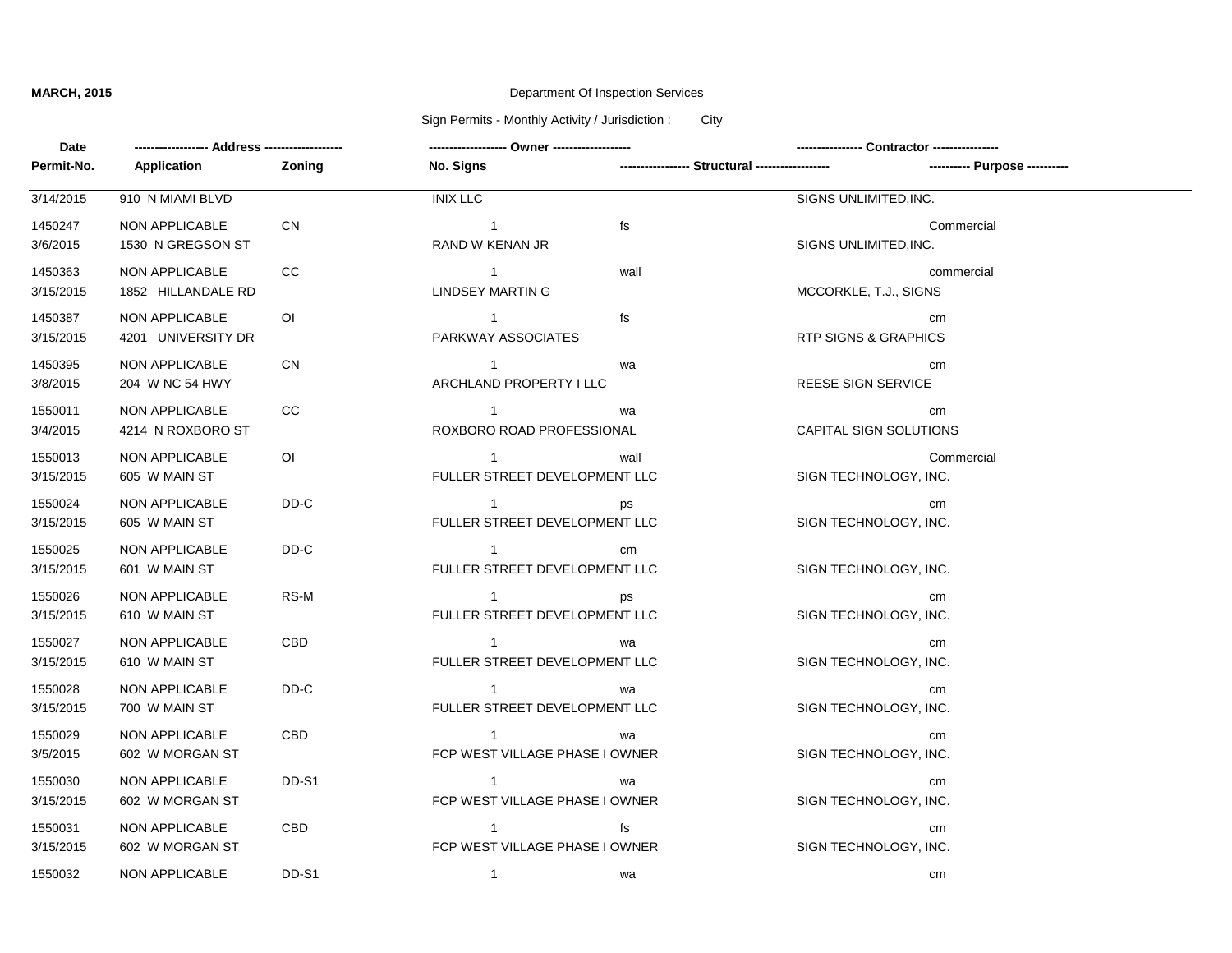**Date**

## **MARCH, 2015** Department Of Inspection Services

Sign Permits - Monthly Activity / Jurisdiction : City

| Date                 |                                        |                | ------------------ Owner ------------------      |                                                 |                                   |                |
|----------------------|----------------------------------------|----------------|--------------------------------------------------|-------------------------------------------------|-----------------------------------|----------------|
| Permit-No.           | Application                            | <b>Zoning</b>  | No. Signs                                        | ----------------- Structural ------------------ |                                   |                |
| 3/15/2015            | 210 N DUKE ST                          |                | FCP WEST VILLAGE PHASE I OWNER                   |                                                 | SIGN TECHNOLOGY, INC.             |                |
| 1550033<br>3/15/2015 | NON APPLICABLE<br>210 N DUKE ST        | <b>CBD</b>     | $\mathbf{1}$<br>FCP WEST VILLAGE PHASE I OWNER   | fs                                              | SIGN TECHNOLOGY, INC.             | cm             |
| 1550034<br>3/19/2015 | NON APPLICABLE<br>4501 CROWN PKWY      | DD-S1          | $\mathbf{1}$<br>BEACON VENTURES LLC              | wa                                              | BEACON SERVICES, INC.             | cm             |
| 1550040<br>3/26/2015 | NON APPLICABLE<br>705 NINTH ST         | CG             | $\overline{1}$<br><b>CPGPI REGENCY ERWIN LLC</b> | monument sign                                   | SIGNS UNLIMITED, INC.             | identification |
| 1550047<br>3/17/2015 | NON APPLICABLE<br>3808 GUESS RD        | CG             | $\overline{1}$<br>FOWLER INC M M                 | pole sign                                       | <b>BURTON SIGNWORKS INC</b>       | commercial     |
| 1550056<br>3/18/2015 | NON APPLICABLE<br>2930 W MAIN ST       | CC             | $\mathbf{1}$<br><b>GRAM INVESTMENTS LLC</b>      | wa                                              | <b>BURTON SIGNWORKS INC</b>       | cm             |
| 1550059<br>3/19/2015 | NON APPLICABLE<br>4711 HOPE VALLEY RD  | <b>CG</b>      | $\overline{1}$<br><b>REGENCY CENTERS INC</b>     | fs                                              | <b>BURTON SIGNWORKS INC</b>       | cm             |
| 1550061<br>3/5/2015  | NON APPLICABLE<br>2508 HILLSBOROUGH RD | $\overline{O}$ | $\overline{1}$<br>DURHAM MARVIN L                | wa                                              | MCCORKLE, T.J., SIGNS             | cm             |
| 1550066<br>3/5/2015  | NON APPLICABLE<br>109 E CHAPEL HILL ST | CG             | $\mathbf{1}$<br>FIVE POINTS STUDIO LLC           | wall sign                                       | <b>VEGA METALS INC.</b>           | commercial     |
| 1550068<br>3/8/2015  | NON APPLICABLE<br>1417 W PETTIGREW ST  | DD-C           | $\overline{1}$<br>HILLCREST CONVALESCENT CENTER  | projecting sign                                 | OVERSTREET SIGN CONTRACTORS, INC. | commercial     |
| 1550069<br>3/10/2015 | NON APPLICABLE<br>731 NINTH ST         | CD-S1          | $\overline{1}$<br><b>ERWIN SQUARE OWNERS</b>     | wa                                              | SIGN TECHNOLOGY, INC.             | cm             |
| 1550070<br>3/10/2015 | NON APPLICABLE<br>749 NINTH            | CD-C           | $\mathbf{1}$<br><b>ERWIN SQUARE OWNERS</b>       | wa                                              | SIGN TECHNOLOGY, INC.             | cm             |
| 1550071<br>3/10/2015 | NON APPLICABLE<br>1058 W CLUB BLVD     | CD-S1          | $\overline{1}$<br>NORTHGATE ASSOCIATES           | 12.5                                            | MCCORKLE, T.J., SIGNS             | cm             |
| 1550075<br>3/10/2015 | <b>NON APPLICABLE</b><br>743 NINTH ST  | CC             | $\mathbf{1}$<br><b>ERWIN SQUARE OWNERS</b>       | wa                                              | SIGN TECHNOLOGY, INC.             | cm             |
| 1550077<br>3/10/2015 | <b>NON APPLICABLE</b><br>300 SWIFT AVE | IL.            | $\mathbf{1}$<br>SWIFT AVENUE-FCA LLC             | wa                                              | DAVIS SIGN COMPANY, INC.          | cm             |
| 1550078              | NON APPLICABLE                         | <b>UC</b>      | $\mathbf{1}$                                     | wall sign                                       |                                   | commercial     |